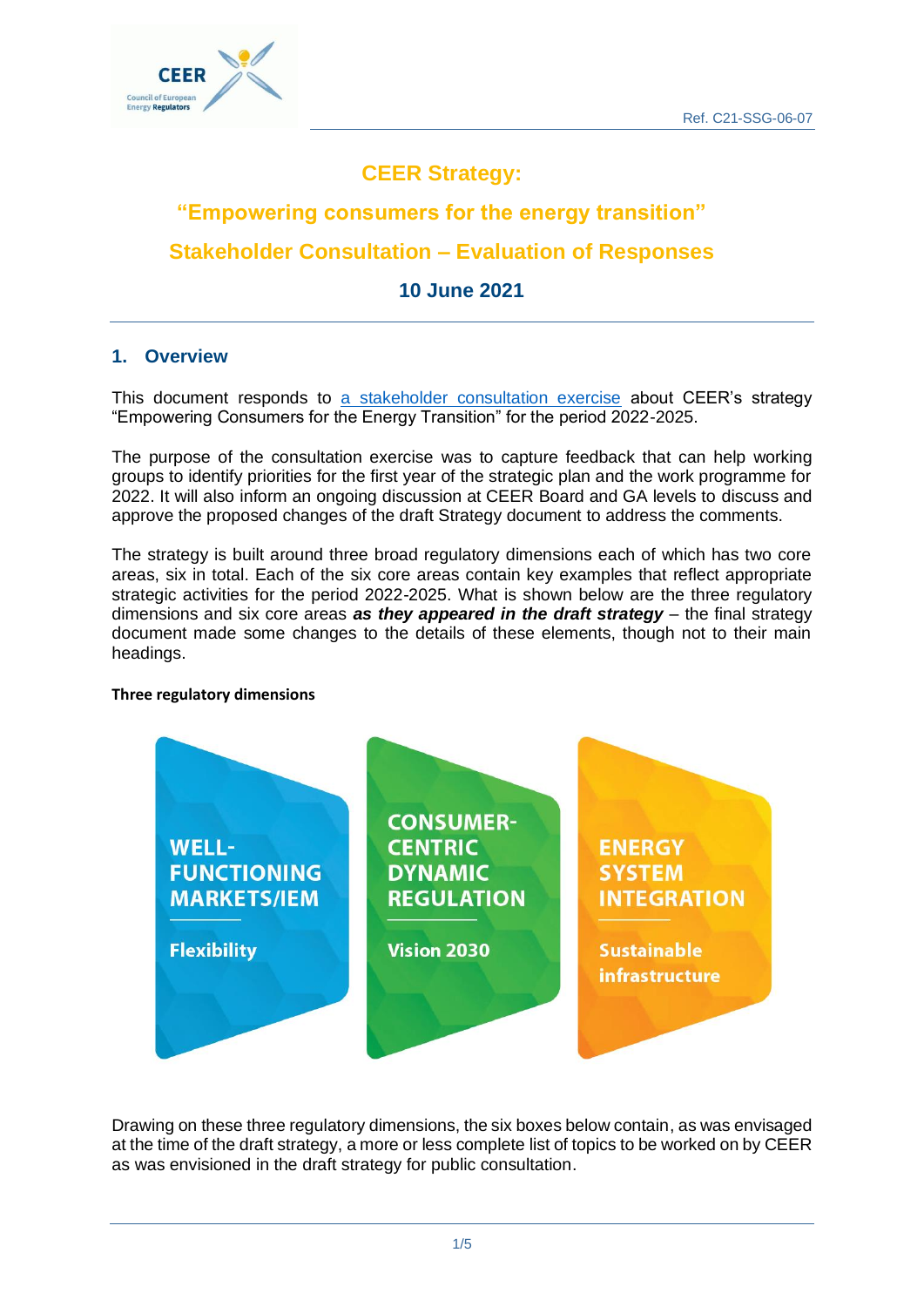

## **The 6 core areas of CEER's Empowerment Strategy:**



Given a final strategy, CEER's work programme items for the period 2022-2025 will prioritise activities that contribute to implementing these six core areas and to achieving our strategic aims. That is to say, CEER deliverables and activities should contribute, directly or indirectly, to outcomes that further these goals.

## **2. Participating Stakeholders**

Twenty stakeholders participated in the consultation exercise and they have provided feedback in response to three key questions:

- 1. To what extent have we captured with the three regulatory dimensions energy regulators' proper focus to empower consumers for the energy transition?
- 2. Are the six core areas the appropriate areas of focus for CEER's work in 2022-2025?
- 3. Please indicate if you identify any missing important topic(s) for energy regulators within the stated six core areas.

Stakeholders have been categorised as belonging to one of four groups, in order to help identify and evaluate if they have common themes or issues regarding CEER's strategy. **CEER sincerely thanks all of the listed stakeholders for taking the time to give their input.**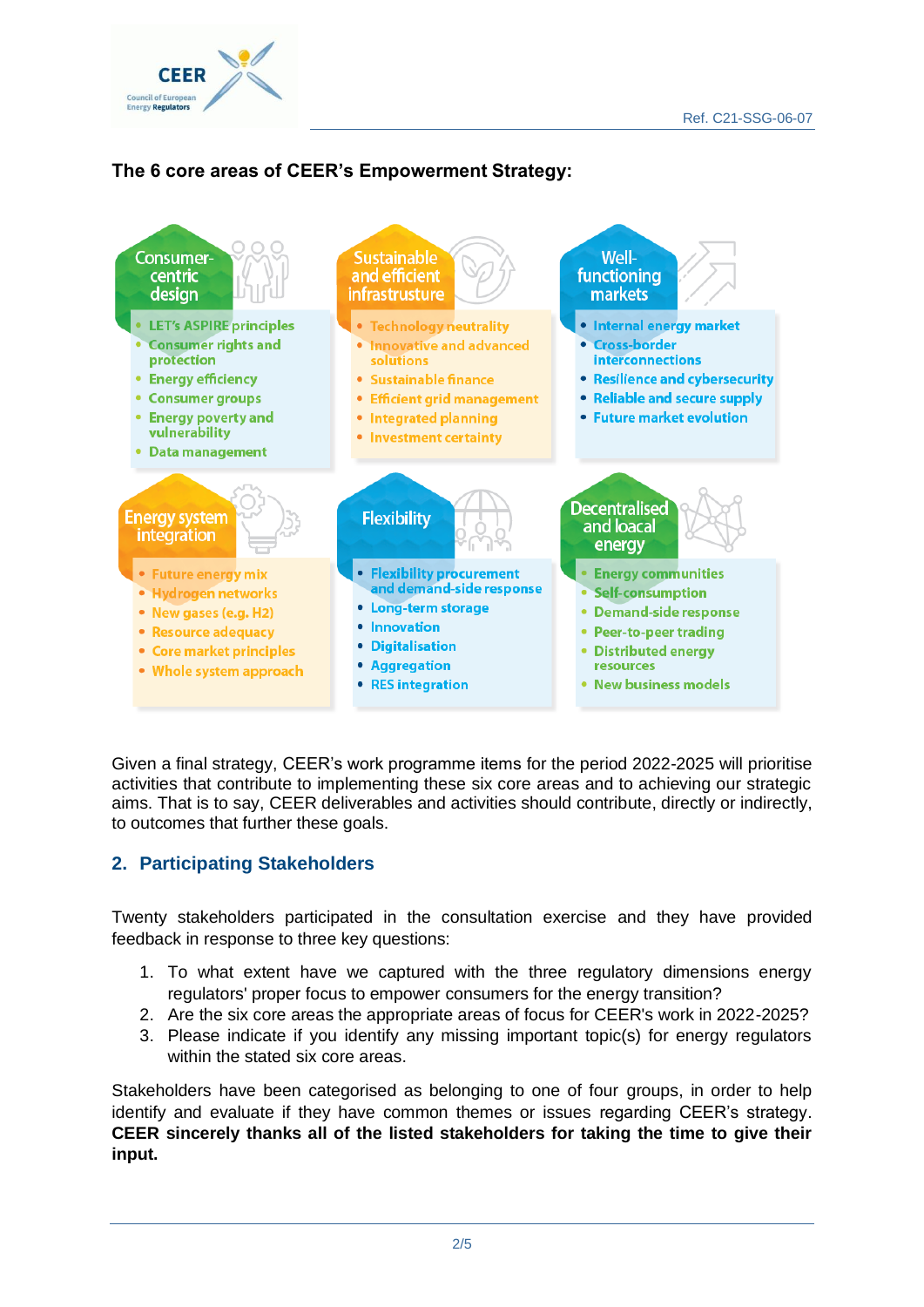

| <b>Consumer</b><br><b>Associations</b> | <b>Industry</b><br><b>Associations</b>                | <b>Energy Companies</b> | <b>Think Tanks</b>                              |
|----------------------------------------|-------------------------------------------------------|-------------------------|-------------------------------------------------|
| <b>BEUC</b>                            | <b>UPRIGAZ</b>                                        | Enagás, S.A.            | The Regulatory As-<br>sistance Project<br>(RAP) |
| <b>KEPKA</b> (Greece)                  | <b>GEODE</b>                                          | <b>EDF</b>              |                                                 |
| EKPIZO (Greece)                        | REScoop*                                              | <b>ENEL</b>             |                                                 |
| DECO (Portugal)                        | currENT                                               | Enedis                  |                                                 |
|                                        | smartEn (Smart En-<br>ergy Europe)                    | <b>ENGIE</b>            |                                                 |
|                                        | European Energy                                       |                         |                                                 |
|                                        | <b>Retailers</b>                                      |                         |                                                 |
|                                        | Eurelectric                                           |                         |                                                 |
|                                        | Eurogas                                               |                         |                                                 |
|                                        | European Renewa-<br>ble Energy Federa-<br>tion (EFET) |                         |                                                 |

\* REScoop represents non-profit Citizens Energy Communities, unlike the other associations in this category, which represent for-profit entities.

#### **3. Responses to Questions**

Overall, respondents agreed with and were positive about the three regulatory dimensions and the six core areas developed by CEER.

Some bullet points referenced under the six core areas have been adjusted and they now provide a comprehensive overview of the themes to be addressed in future CEER work programmes.

It should be noted that future work programmes will be based on CEER Strategy and they are different documents.

Below please find some of the most important stakeholder considerations and suggestions, including suggested topics (per question 3).

| Stakeholder considerations and sug-<br>gested additional topics | <b>CEER response</b> |
|-----------------------------------------------------------------|----------------------|
|-----------------------------------------------------------------|----------------------|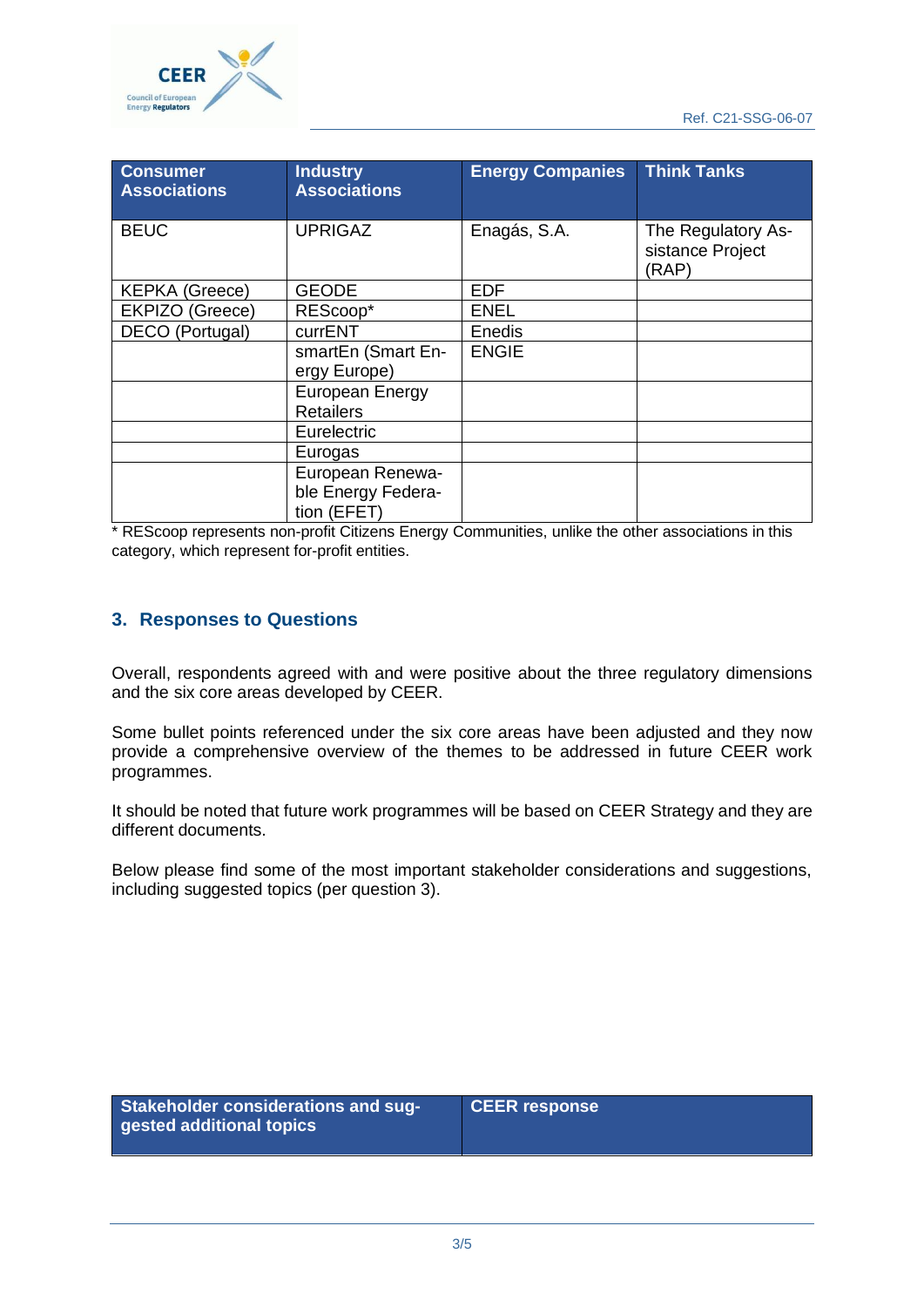

| Green claims / Greenwashing and GOs                                                                              | This is an important topic and CEER<br>could emphasise it more. However, this<br>topic will appear in work programmes,<br>rather than a strategy document.                                                                                                                                 |
|------------------------------------------------------------------------------------------------------------------|--------------------------------------------------------------------------------------------------------------------------------------------------------------------------------------------------------------------------------------------------------------------------------------------|
| Monitoring individual Member States for<br>transposition of EU directives                                        | This is not a legal task for NRAs or<br>$\bullet$<br>CEER but for the European Commis-<br>sion.                                                                                                                                                                                            |
| Consumer energy data and access to it                                                                            | CEER agrees that all market actors<br>$\bullet$<br>should be provided with access to the<br>same data (non-discriminatory), subject<br>to compliance with consumer privacy<br>concerns and permissions. Data man-<br>agement will be added to the core area<br>of consumer centric design. |
| Not all consumers want to be equally<br>active.                                                                  | CEER acknowledges this and the strat-<br>$\bullet$<br>egy does not intend to imply the con-<br>trary. A clarification has been added.                                                                                                                                                      |
| Energy taxation                                                                                                  | Taxation is not a core responsibility for<br>$\bullet$<br>regulators but rather for policy-makers.                                                                                                                                                                                         |
| Distinguish demand response appear-<br>ing in two different core areas.                                          | This has been clarified.                                                                                                                                                                                                                                                                   |
| Other stakeholders besides consumers<br>have important roles in the energy tran-<br>sition.                      | CEER acknowledges this and is well<br>$\bullet$<br>aware of the fact that the energy transi-<br>tion requires a joint effort of all actors.<br>Other important stakeholders are men-<br>tioned in chapters 4 & 6.                                                                          |
| Cost efficiency                                                                                                  | This topic is covered in section 4.2 of<br>$\bullet$<br>the CEER strategy.                                                                                                                                                                                                                 |
| Decentralised energy and traditional en-<br>$\bullet$<br>ergy sources must not be at odds in the<br>market model | In line with the strengthening of the mar-<br>$\bullet$<br>ket-based approach of the CEP, CEER<br>calls for efficient price signals in the<br>strategy.                                                                                                                                    |
| E-mobility and related topics (e.g.<br>charging infrastructures)                                                 | This is addressed by CEER as part of<br>the topic, energy system integration and<br>is also included in the megatrend "mo-<br>bility".                                                                                                                                                     |
| More detail on regulatory issues related<br>$\bullet$<br>to energy communities                                   | This theme will be further tackled as<br>$\bullet$<br>part of future CEER work programmes.                                                                                                                                                                                                 |
| Network tariff design                                                                                            | This is recognised as a key regulatory<br>$\bullet$<br>tool.                                                                                                                                                                                                                               |
| Carbon pricing                                                                                                   | CEER recognises the importance of<br>$\bullet$<br>carbon pricing and will take it into ac-<br>count in CEER reports but design of<br>emissions trading schemes is beyond<br>the scope of regulators.                                                                                       |
| Unbundling issues                                                                                                | This is dealt with as part of the topic of<br>$\bullet$<br>well-functioning markets and CEER is<br>reiterating its position that unbundling<br>rules must be respected to ensure a                                                                                                         |